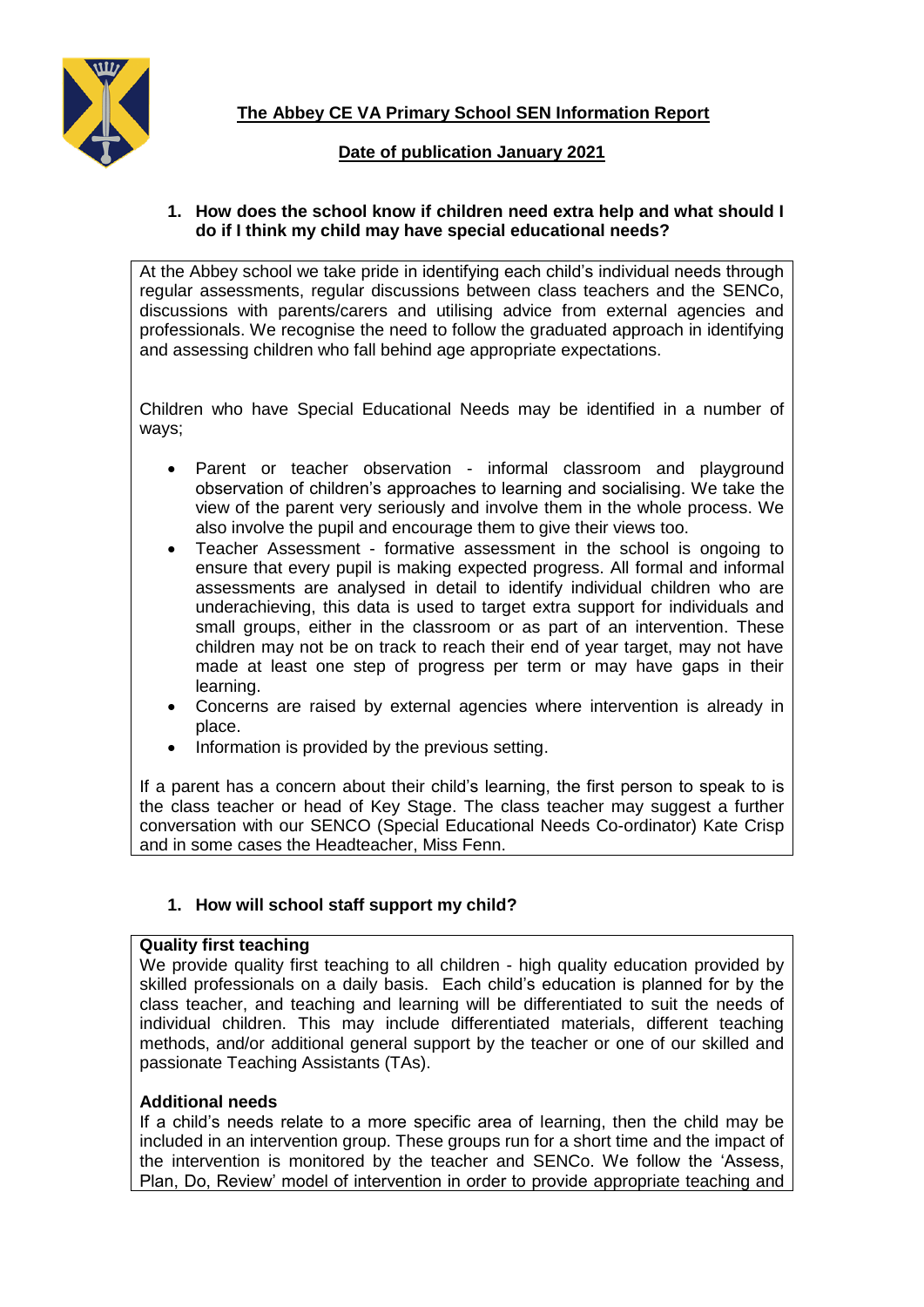## learning experiences.

#### **Higher needs**

If a child has higher needs, then it may result in them being identified as having a special educational need which will lead to the creation of a Learning Passport (old IEP) for that child. A Learning Passport (LPs) will involve parents, pupil, teacher, SENCO and any other relevant professionals. Together they will identify intended outcomes for the child that will be reviewed on a termly basis.

### **Complex needs**

**I**f a child's needs are more complex, a formal assessment for an Education Health and Care Plan (EHC Plan – previous Statement process) may take place.

### **2. How will I know how my child is doing?**

At the Abbey School we provide reasonable opportunities for parents to meet with staff, both formally and informally, at a mutually convenient time. In addition, we offer;

- Autumn and Spring Parent's Consultations with class teachers where children's books and work is made available to parents showing high quality marking and feedback. The children's strengths and areas or development are given to parents in advance of the consolation to assist parents with their questions.
- 'Book Look' sessions are held for parents at the end of the Autumn and Spring term and at the end of Summer half term.
- Summer Open Evening, following the annual academic report to parents stating child's academic progress and assessment compared to National Expectation.
- Parent's of pupils with a Learning Passport will meet additionally with the SENCO and Class Teacher each term to review their child's progress.
- End of Key Stage 1 and 2 SATs results shared with parents in the summer term, along with the results of the Year 1 Phonics Check.
- Class assemblies/events and Speaking and Listening opportunities.
- Home/school books of communication.
- Home learning.
- Teachers are proactive with phone calls if a concern arises.
- Email communication between parent and SENCO/Headteacher.
- Annual Reviews (for children with an EHC Plan).

### **3. How will the learning and development provision be matched to my child's needs?**

As we have said above, we offer Quality First teaching, the teacher will differentiate work according to the needs of the class. All classes are different and unique and so it is up to the teacher to ensure they cater for each need. This will ensure that each child is fully included in all lessons and is given the tools/help they need to complete work at their capability.

We follow the 'Assess, Plan, Do, Review' model of support and provide interventions for years 1-6. These small group interventions are literacy or numeracy based and are delivered by our TAs who work closely with the class teacher to provide the support necessary.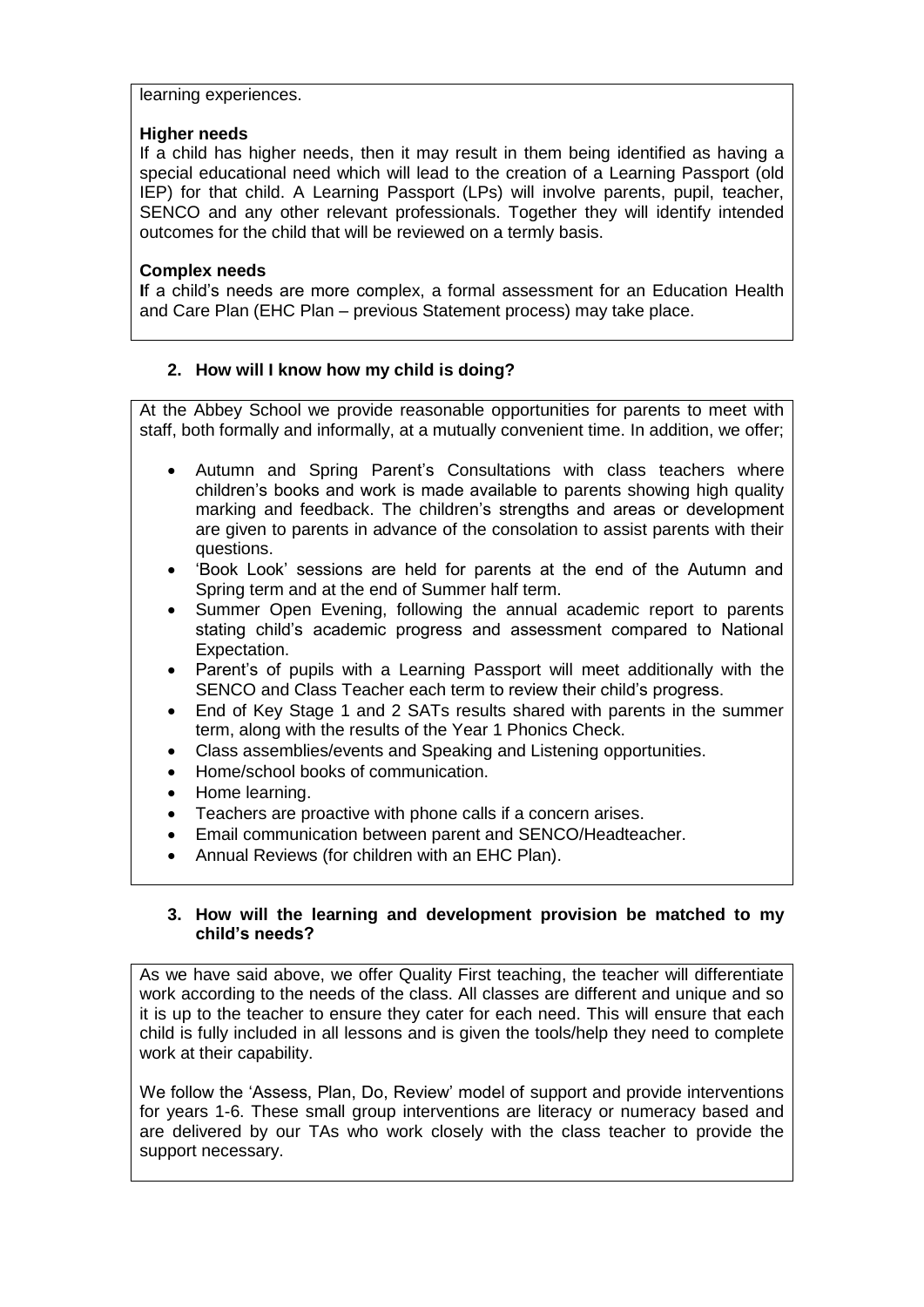For 1:1 interventions, we sometimes liaise with outside agencies who offer advice to the school, suggest suitable resources and provide guidance on how to effectively run interventions.

We have a large stock of tried and trusted resources but also regularly review the resources needed to support our SEND children and add to our resource bank as appropriate.

The pupils at The Abbey are encouraged to be active learners. They are encouraged to make suggestions on how they could work towards meeting the learning objective and to self-assess as to whether they feel they have met that objective at the end of the lesson. In the same way, we will ask them to identify how they would like to be helped if they are having difficulty meeting their learning objectives.

Pupils who have a Learning Passport are involved in generating their own One Page Profile which gives them a platform to express how they liked to be helped (eg. coloured paper, numicon, writing slope, sensory breaks, pencil grip, breaktime buddy), what they find challenging, what makes them happy and their strengths. This document then informs Learning Passport review meetings.

# **4. What support will there be for my child's overall wellbeing?**

Members of teaching and support staff are available for pupils who wish to discuss any issues or concerns that they may have. All teachers follow a weekly PSHE programme, where children are given the opportunity to share and discuss particular aspects of daily life.

The school pupil body is represented in three Councils, the School Council, Green Council and Faith Council where children's opinions and ideas are listened to and discussed with the Head Teacher and other key school stakeholders.

It may be necessary for pupils to receive individual or group pastoral care. This could be through nurture groups for children in KS2 to support them in areas such as social communication skills, friendships, and/or developing their self-esteem. We may liaise with external agencies such as the LINKS Outreach Behaviour Team and Educational Psychology Team to provide us with strategies and resources to support pupils. Some children with more complex mental health concerns may need to be referred for specialist support via the School Nursing Service or Step 2, CAMHS.

A KS2 Play Lead supports individual children at lunchtime playtime by supporting them with their interactions with their peer group and/or helping them to engage in games with other children.

Where children need additional support with transition between classes or schools, we make books with the child about their move to a new class/school and offer extra transition visits. In moving to secondary school, the SENCO will liaise with the secondary school SENCO to inform them of pupil's individual needs.

We provide Specialist training for staff to deliver medical interventions and keep all medical equipment well maintained. We liaise with NHS medical staff and the school nurse to monitor and update care plans. Children who have more extensive medical needs will be discussed before joining the school so that the appropriate care plan can be put in place, adaptations can be made to the environment and staff can be trained in the child's medical needs. We are in regular contact with our school nurse who will visit, advise and help produce a care plan when necessary.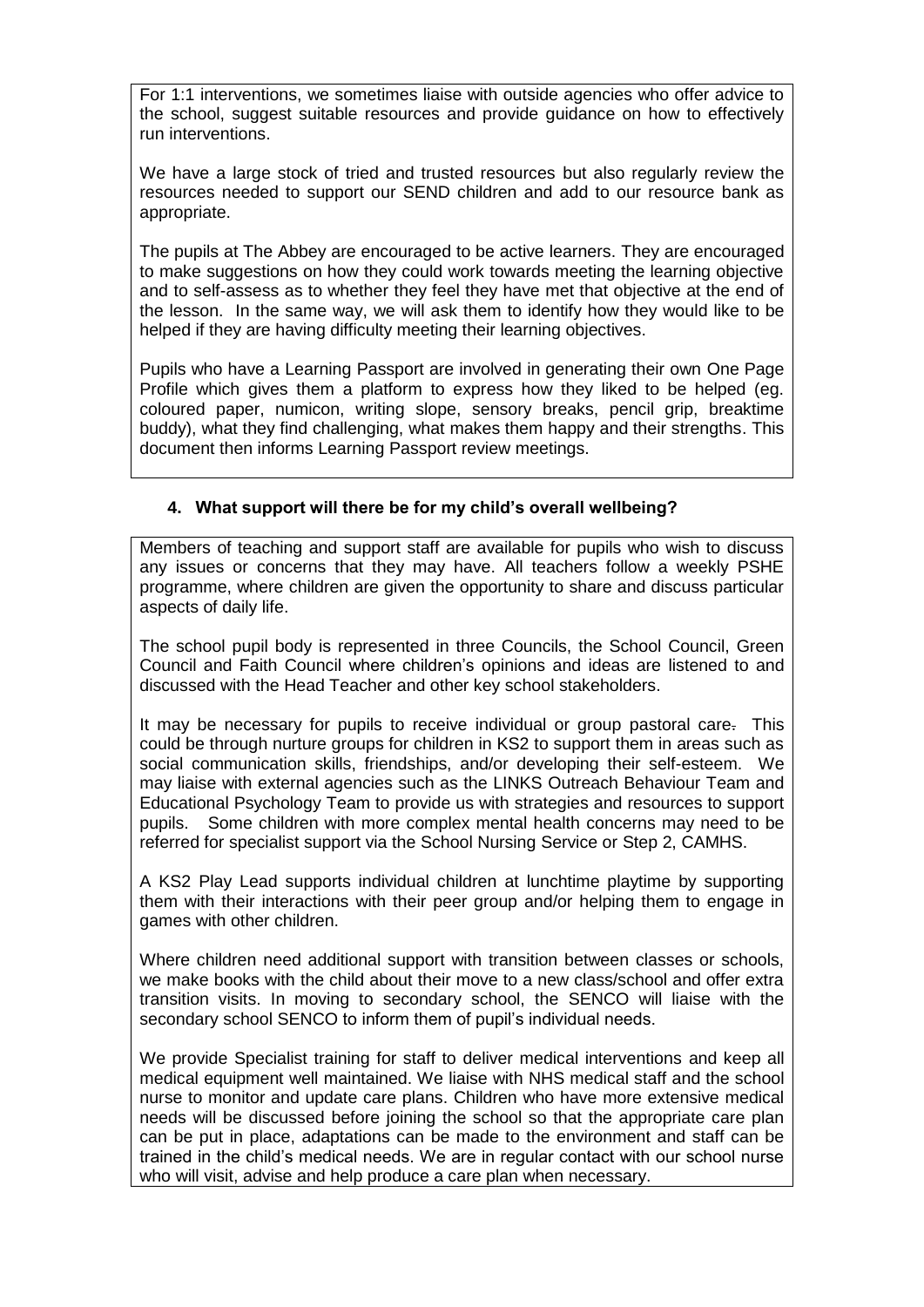The office holds a photo summary sheet for those pupils with allergies and medical needs. We routinely test emergency procedures and have a team approach to carrying out emergency interventions.

We have a clear and robust behaviour policy which all staff follow to ensure that all children are safe and that the School Rules and Golden Rules are followed. Children are encouraged to understand their responsibility to uphold Classroom Rules and to become role models to other children. Our behaviour policy clearly states procedures for differing levels of unacceptable behaviour to ensure that poor behaviour it dealt with promptly and behaviour expectations are met and fixed term exclusions are of a minimum.

#### **5. What specialist services and expertise are available at or accessed by the school?**

We work closely with: Hertfordshire Specific Learning Difficulties Outreach team Speech & Language therapy Occupational therapy LINKS outreach behavioural team Educational Psychology team (EP) Collett Special Needs School outreach teacher The School Nursing Service St Albans Plus (Vista) Herts Communication and Autism Advisory Service ADD-Vance NESSie DSPL7

The SENCO liaises with all the agencies listed above. This may be to receive advice on provision, guidance on next steps for individuals or to make a referral for a pupil for a specific service.

Our SENCo also attends a termly SEND briefing with other SENCOs and SEND advisers to share best practice and to keep up-to-date with local and national SEND updates.

### **6. What training have the staff, supporting children and young people with SEND, had or are having?**

We have staff trained in techniques and strategies for working with a range of needs, including: ADHD (Attention deficit and hyperactivity disorder) ASD (Autistic Spectrum Disorder) AET Level 1 training Dyslexia friendly teaching and classrooms Down's Syndrome and use of Makaton sign language Mental Health issues Children Looked After Zones of Regulation

# **7. How will you help me to support my child's learning?**

In the Autumn term all parents are invited in to meet the class teacher and find out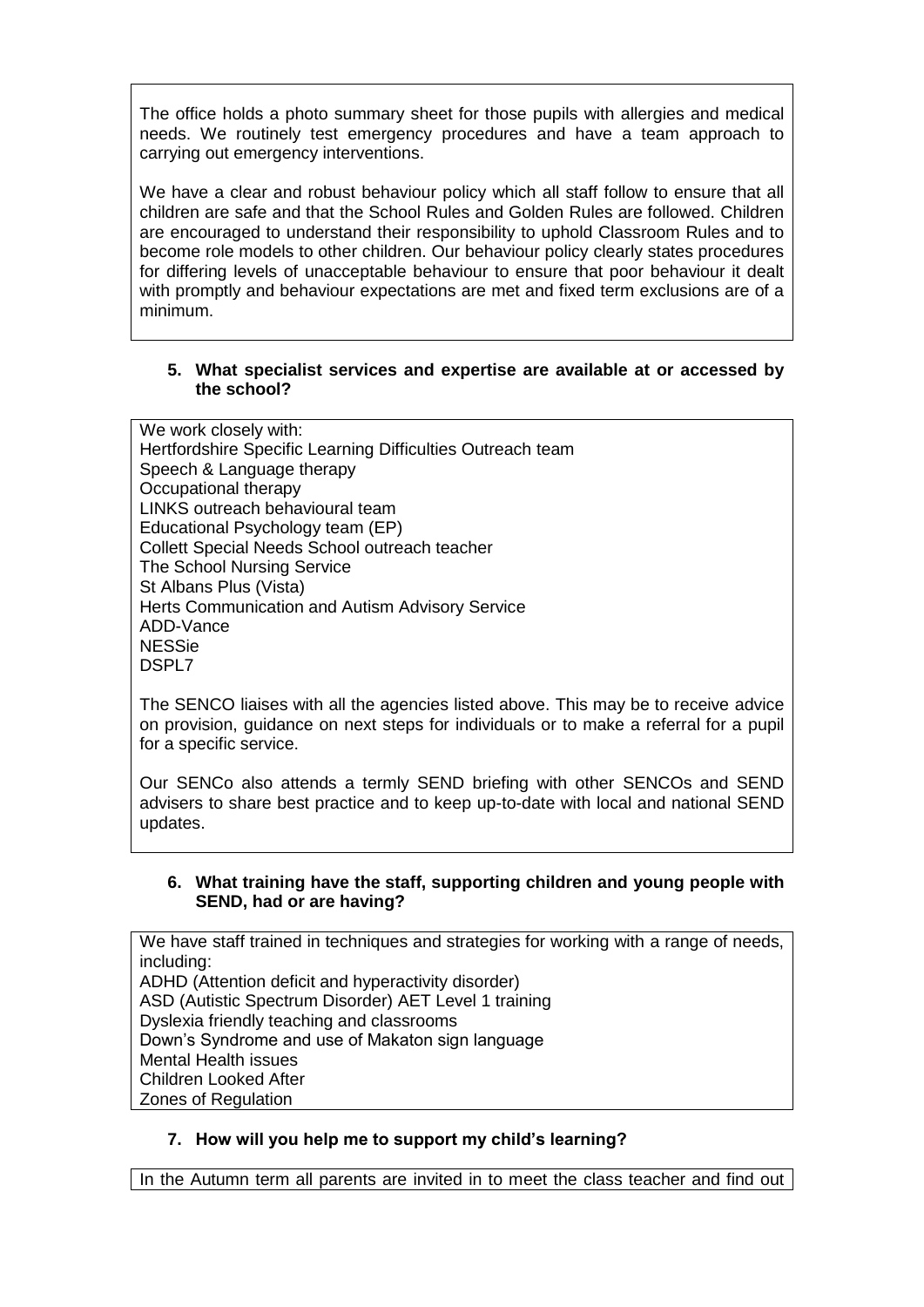about class routines and expectations in a Curriculum Meeting. Each term a Curriculum Letter is sent home detailing the areas to be taught and topic vocabulary. This information can be found on our school website, along with long term plans of our curriculum.

Homework is set for each class and this will be differentiated where necessary to meet a child's needs.

We hold regular training sessions for parents to help them assist their child's learning, these have included IPad training, Online Safety, SATs, Phonics and using the Oxford Reading Tree. Helpful guidance for parents is sent home as necessary, this has included information on the school's handwriting scheme and grammatical vocabulary used within the New Curriculum.

Learning Passport review meetings are held once a term with the SENCO and class teacher to discuss strategies on how to support your child with their specific needs and to give parents the opportunity to express their views.

Where external agencies are involved with a child, parents are invited to meet with professionals to discuss their needs and further support.

In the past we have held a dyslexia parent's evening to offer support and strategies for parents and continually strive to find ways of informing parents of different issues. This information plus other parent courses are on our website and in the weekly newsletter or sent home.

In the summer term we hold an Open Evening for parents to view and share work and achievements with their child and to help parents prepare for next year's learning topics.

### **8. How will I be involved in discussions about and planning for my child's education?**

At the Abbey School we believe in a person-centred approach- the thoughts and feelings of the parents and child are taken into account, along with the views of school staff and relevant professionals.

In addition to parent consultation meetings twice a year and an annual report at the end of the school year, we keep in contact with our parents through phone calls, emails and regular meetings to ensure they always know the next steps we are taking with their child.

The school may invite parents in to discuss their child after concerns have been raised by the teacher or the parent. Additional support or strategies will be discussed and implemented as part of the 'assess, plan, do, review cycle'. It might be at this stage that external professionals are involved in providing further support. If concerns continue to be raised about the child then, in agreement with the parents, the child will start a Learning Passport which will be reviewed every term by parents, teacher and SENCO.

Children who have a Learning Passport contribute to the process by contributing to their 'One Page Profile' which enables children to express their thoughts and ideas about their learning and wellbeing. This is updated termly by the SENCO or staff from their class.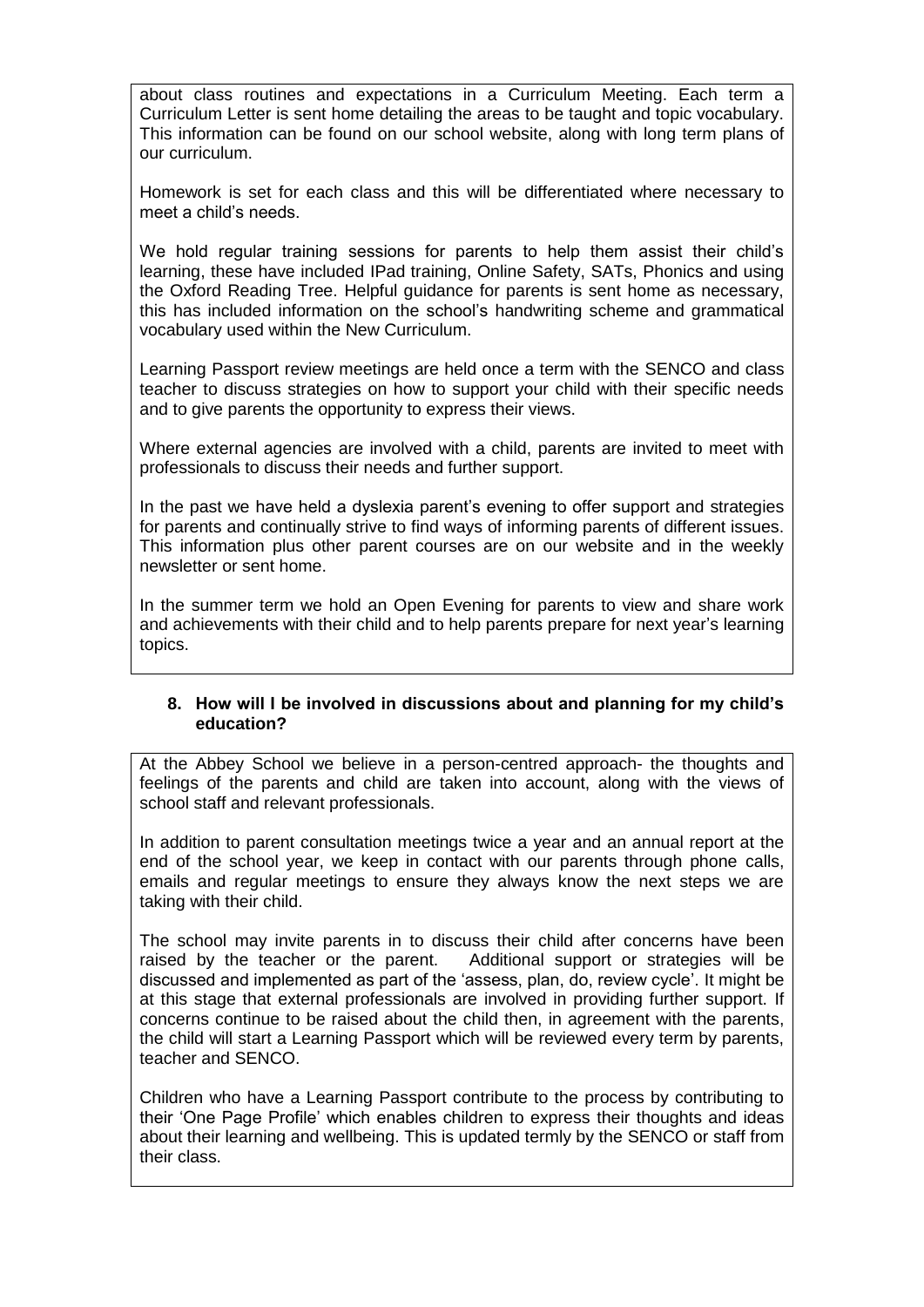Parents of a child with an EHC plan are consulted with and involved in every stage of the process.

## **9. How will my child be included in activities outside the classroom including school trips?**

We ensure all children participate in all aspects of school life and activities. We take the needs of children into account when planning activities outside the classroom and on school trips. Particular needs and an assessment of any risk will be discussed with parents and appropriate provision and reasonable adjustments will be made where necessary. For example, additional adults for school trips, additional preparation for a child feeling anxious. Medical support will be put in place where necessary.

When going on a residential trip, the SENCO may consult the parents of children with SEN and/or a disability to discuss the difficulties their child may face on such a trip and how all parties can support them in order for the child to participate. The SENCO will liaise with the provider to ensure they can make reasonable adjustments to make activities and participation inclusive of all the children's needs.

### **10. How accessible is the school environment?**

All Hertfordshire Schools comply with the Equality Act 2010.

- Abbey School is a complex site with 73 external steps around the entire site and 65 well established trees, providing a woodland setting.
- Although we have a school accessibility plan and equality scheme, the 1970s building is not easily accessible to children or adults with mobility issues due to steep flights of internal and external stairs to access the majority of the classrooms and play areas, which minor adjustments would not make accessible.
- We have a disabled changing toilet facility in the front entrance of school.
- We have installed an infra-red Soundfield System in all of our open plan classrooms to support children with auditory processing and hearing difficulties.
- With parents whose first language is not English, we aim to enlist support in communication with them, through a relative or a trusted member of the community.
- We have established effective communications with parents with reading and writing difficulties by arranging additional meetings to verbally go through information about the class, curriculum and trips.

### **11. Who can I contact for further information?**

The school SENCO, Kate Crisp works on Mondays and Tuesdays and can be contacted on 01727 851802 or [SENCo@abbey.herts.sch.uk](mailto:senco@abbey.herts.sch.uk) The Head Teacher, Miss Fenn can also be contacted on the same number and at [head@abbey.herts.sch.uk](mailto:head@abbey.herts.sch.uk)

We have a governor responsible for SEN. Further information about SEN provision in our school is available from Mrs Crisp or Miss Fenn, who are always happy to arrange to meet with you about your child's needs.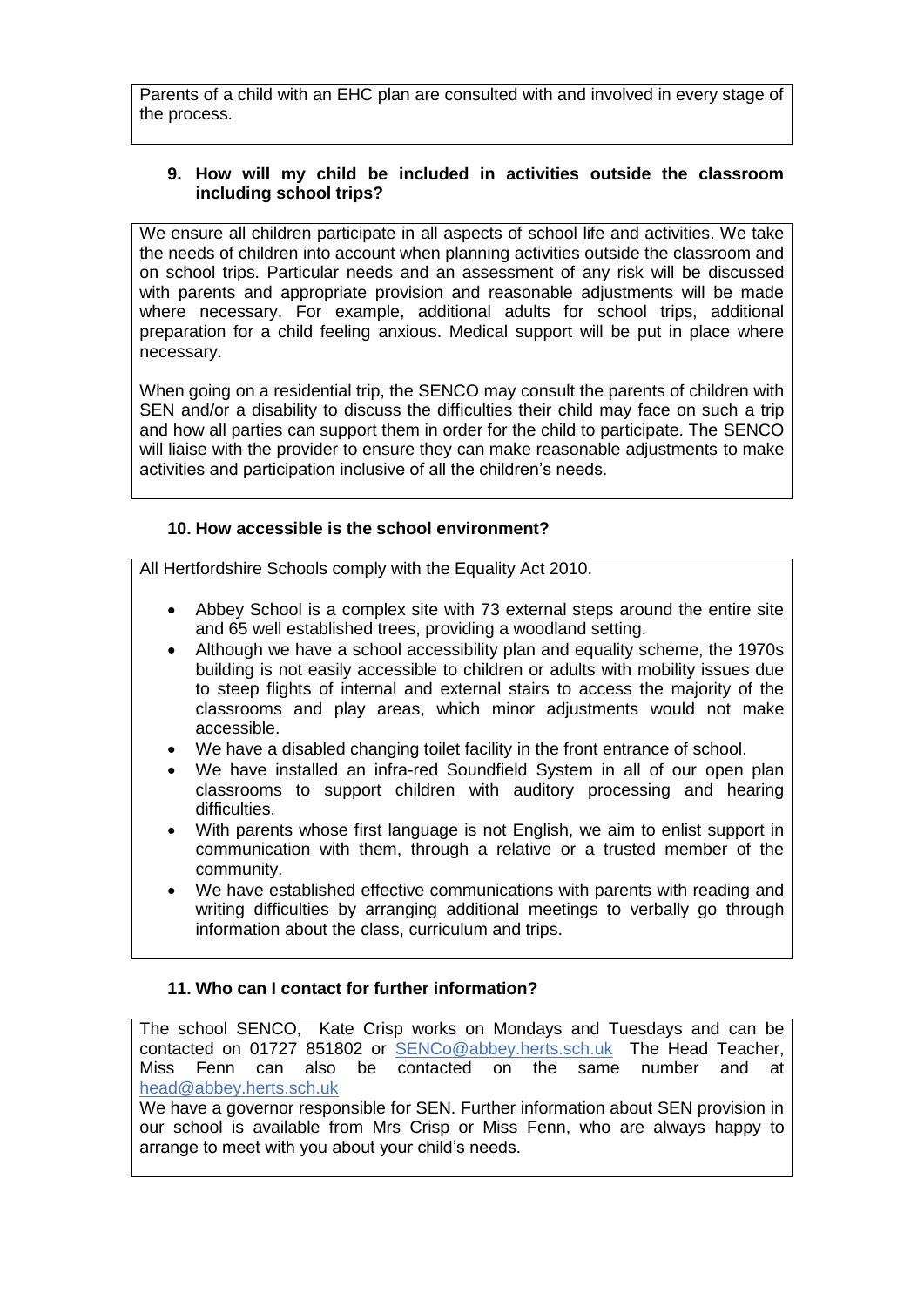On a daily basis, any enquiries about your child's learning should be directed to the class teacher. In the event of a complaint, please contact the Head Teacher or see the complaints procedure which is available from the School Office.

## **How will the school prepare and support my child to join the school, transfer to a new school or the next stage of education and life?**

On joining our school;

- Our reception teacher visits the nursery settings of as many of our new starters as possible and liaises with the nursery on appropriate provision for pupils.
- New reception children and their parents are invited to two transition sessions during the summer term to prepare for the September start.
- New starter paperwork is completed by parents to assist school with children's needs.
- A meeting with the reception teacher is arranged during the first two weeks of school as part of our transition process, where children build up their school day staying until 12pm, 1pm and then finally 3.20pm.
- Reception children are paired with a Year 6 'Special Friend' to assist them in their first few weeks of school life.
- Sometimes it will be necessary for the SENCO and Head Teacher to make a visit to meet the child, parents and people working with the child.
- For pupils with SEND we may introduce a phased start to school, building up to full time attendance.

For children joining the school in Year 1 and above a tour of the school is given by the Head Teacher and new starter paperwork is completed by parents to assist school with children's needs. Pupils are 'buddied' with a child from their new class to aid them as they navigate the school day.

If your child is moving to another school;

- Pupils are invited to have preparatory visits
- Pupils are 'buddied' with an existing pupil
- Schools liaise by meetings or telephone conversations
- Records are passed on to relevant people

On Year 6 transition;

- PSHE lessons aim to prepare all pupils for the next stage of their schooling (this will be carried out by the class teacher or by a member of the Links Outreach Team)
- Year 6 and Year 7 teachers meet to discuss individual children
- SENCO liaises with SENCO from secondary school and pupils with SEND have additional visits to their secondary school, these visits can be with a member of staff or a parent
- All records are passed on and additional telephone conversations or meetings are held
- Moving on books are made to help the child prepare if necessary.

## **How are the school's resources allocated and matched to children's special educational needs?**

The school budget includes money for supporting children with SEND. The governing body and the Head Teacher decide on how to use the money for additional support or resources depending on the needs of the school.